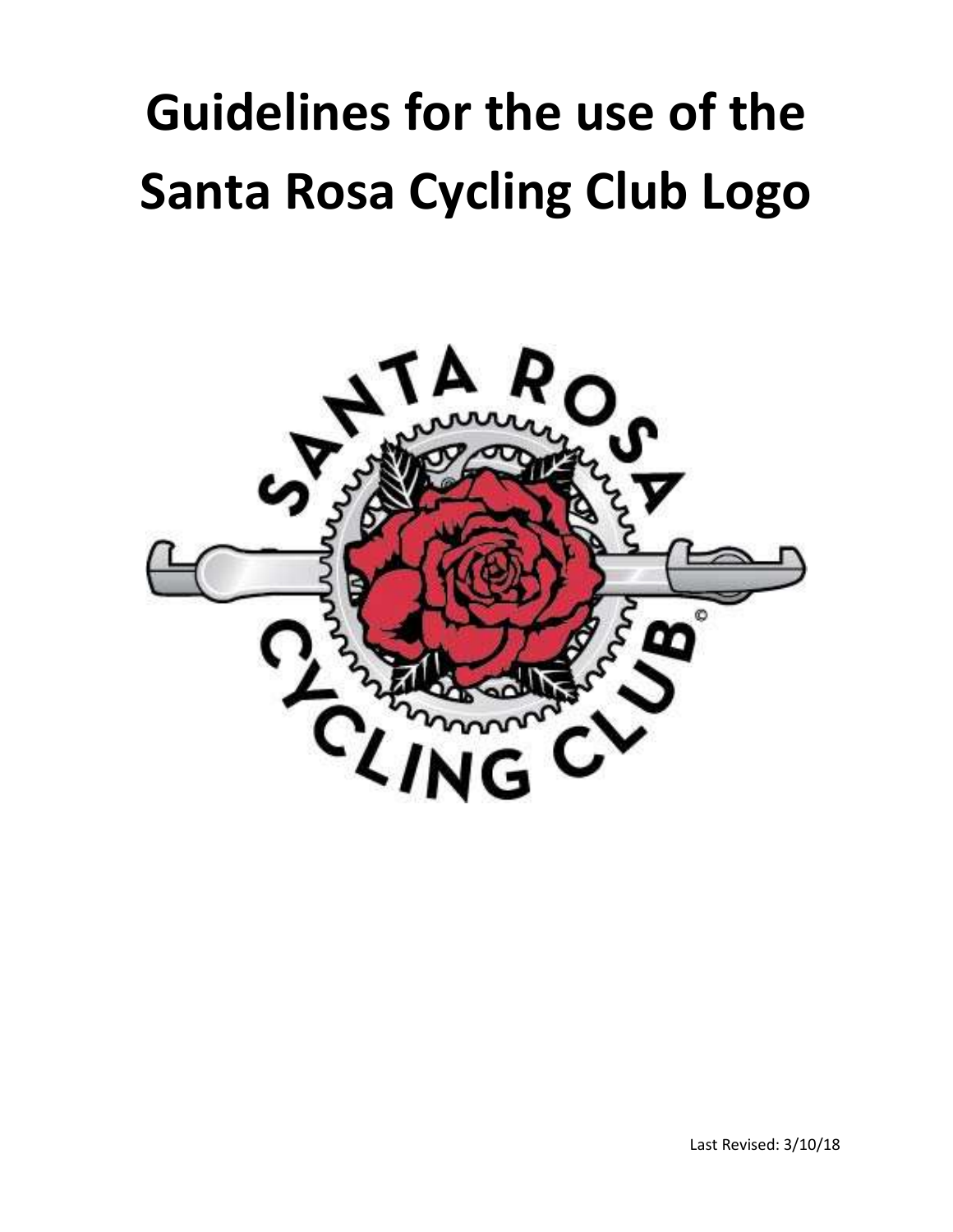#### 1. Purpose

- a. With the designation of an official logo, the SRCC Board of Directors (Board) hopes to create a consistent look across all media. The purpose of these guidelines is to set forth regulation on the use, depiction, and publication of the Santa Rosa Cycling Club Logo (Logo) and Santa Rosa Cycling Club Logo Name (Logo Name).
- 2. Official Club Logo
	- a. As of March 10, 2018, the Board designates the Logo and Logo Name, attached as Appendix A1, A2, A3 as the official Logo for the club. The Logo supersedes all previous Club Logos.
- 3. Logo Variations
	- a. The Logo may be resized as necessary to fit appropriately in any artwork in which it is used. The aspect ratio (relationship of width and height) may not be altered.
	- b. No other variation of the Logo is allowed except as provided below.
- 4. Logo Colors and Font
	- a. The Logo uses the specified colors and font in Appendix B. Use of the Logo, and Logo Name must use the designated colors and font, except as provided in Paragraphs 6 and 7 below.
	- b. The background color (inside the rose) must be red or one of the designated colors (refer to Appendix B), except as provided in Paragraphs 6 and 7 below.
- 5. Logo Usage
	- a. The Logo must appear on every item of clothing authorized by SRCC. The Logo may appear in addition to other designs on the clothing, and does not need to be incorporated into the design. In cases where the Logo colors do not fit with the clothing design, the Logo may appear in black and white (ie. Grayscale) as shown in Appendix A2. When the grayscale Logo is used, it may be printed using black ink on any background color in lieu of white.
		- i. SRCC sponsors the following events: March Magic, April Alpina, Wine Country Century, Terrible Two, Bad Little Brother. It is required that all events will include the Logo on clothing and marketing material.
	- b. The Logo shall be used in the stationery of official SRCC correspondence. The Logo may also be used in any cases the Board deems appropriate.
	- c. The Logo will be displayed on the website, social media and cannot be altered in any way.
	- d. Anyone creating promotional items, e.g. jerseys, etc, for the club must use the approved Logo or Logo name and must obtain board approval.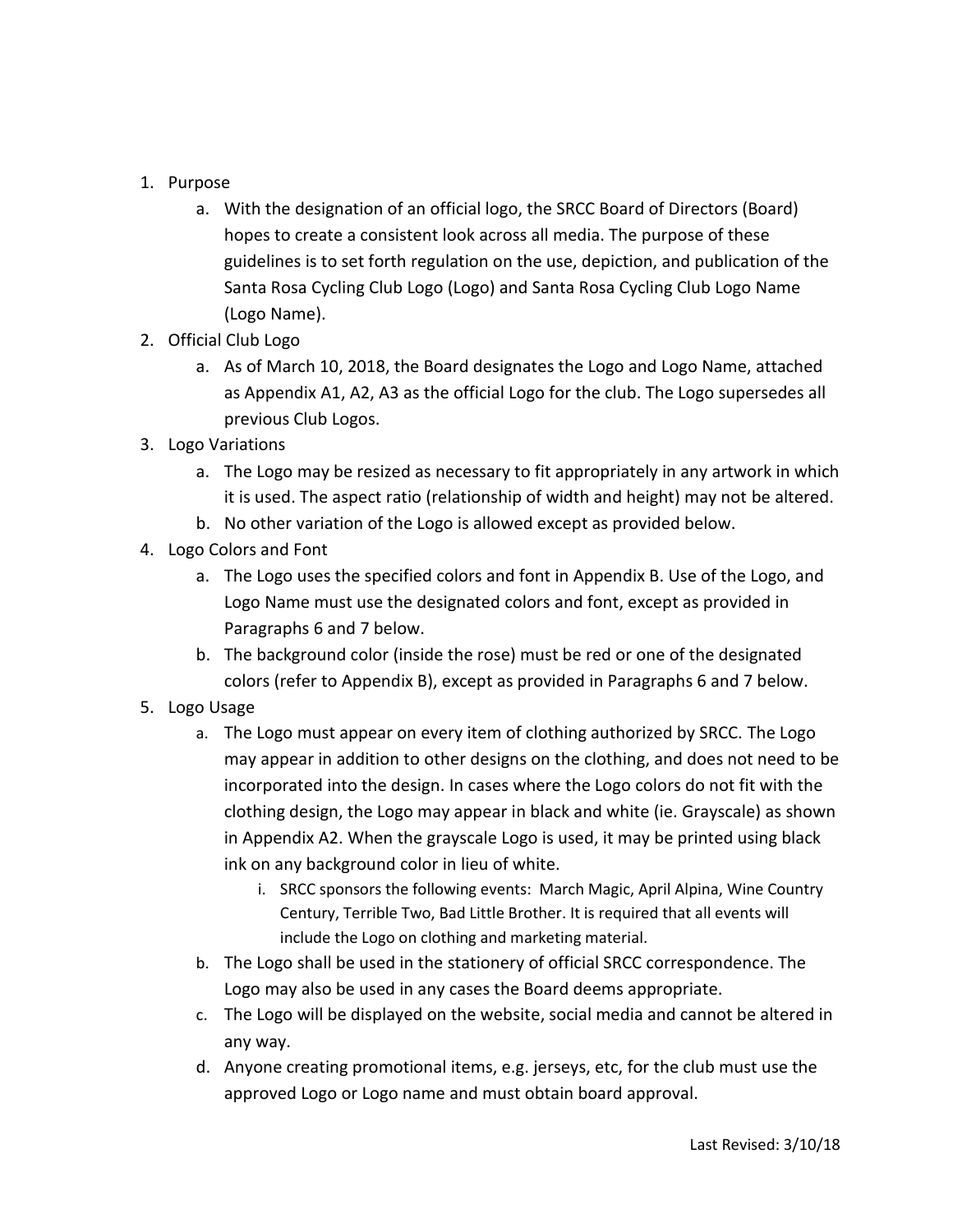- e. Any other use of the Logo or Logo Name must also be approved by the board and follow all SRCC logo "Guidelines".
- f. For non SRCC use (e.g. acknowledgment of sponsorships on their websites or written materials), logo from Appendix 1A or 1B will be submitted for use in a high-resolution format.
- 6. Exceptions with Board Approval
	- a. Any exceptions to these guidelines must be approved by the Board.
- 7. Samples
	- a. The Logos and colors in this document are samples only. They are low resolution and will not print properly. Before using the SRCC Logo in any application, please obtain the proper high resolution file by contacting the SRCC Web Administrator at webmaster@srcc.com.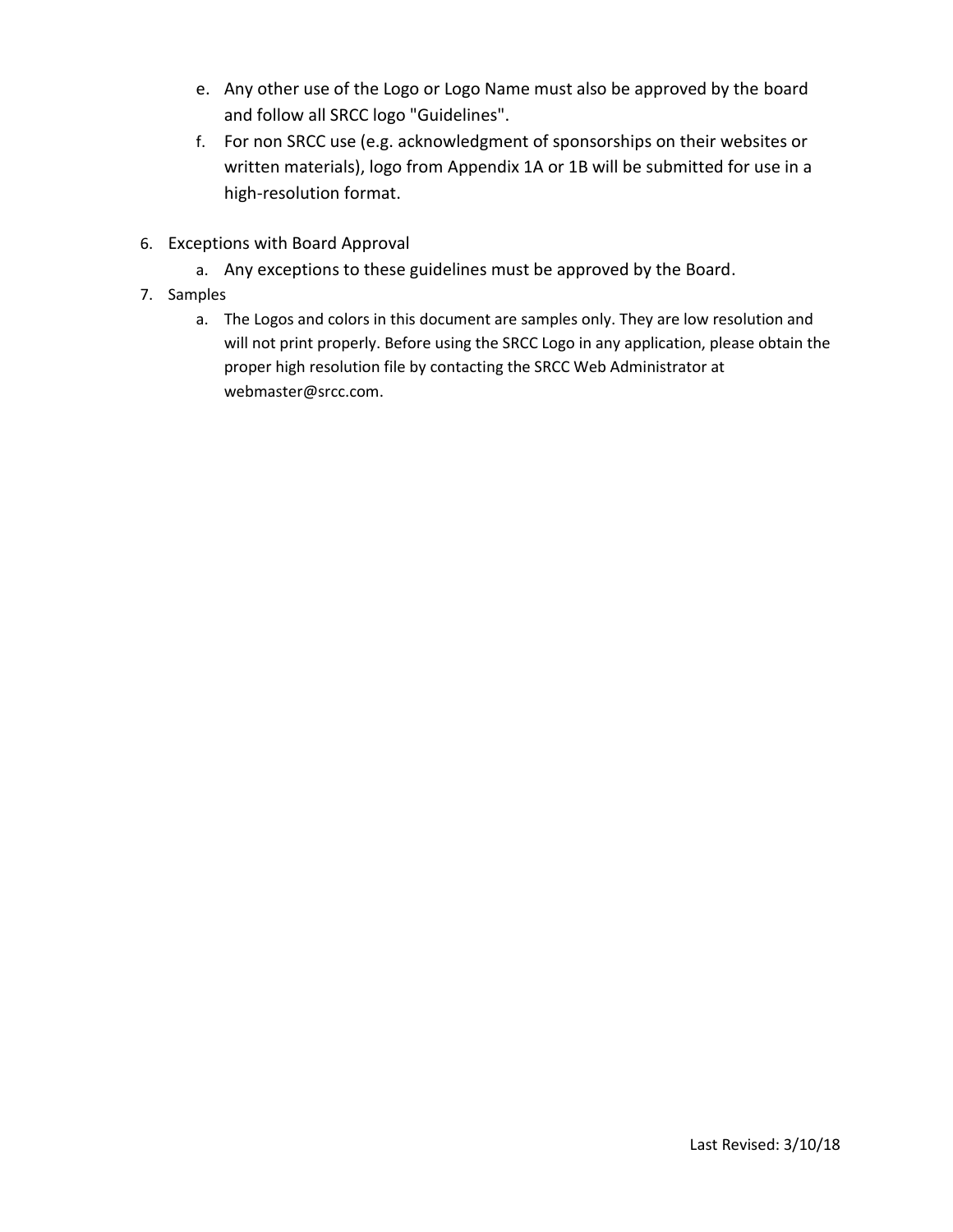b.

#### **APPENDIX A1:**

Official SRCC Logo as of February 2018 – Red



## **APPENDIX A2:**

Official SRCC Logo as of February 2018– Black and White (ie. Grayscale)



# **APPENDIX A3:**

Official SRCC Logo as of February 2018– Yellow-Green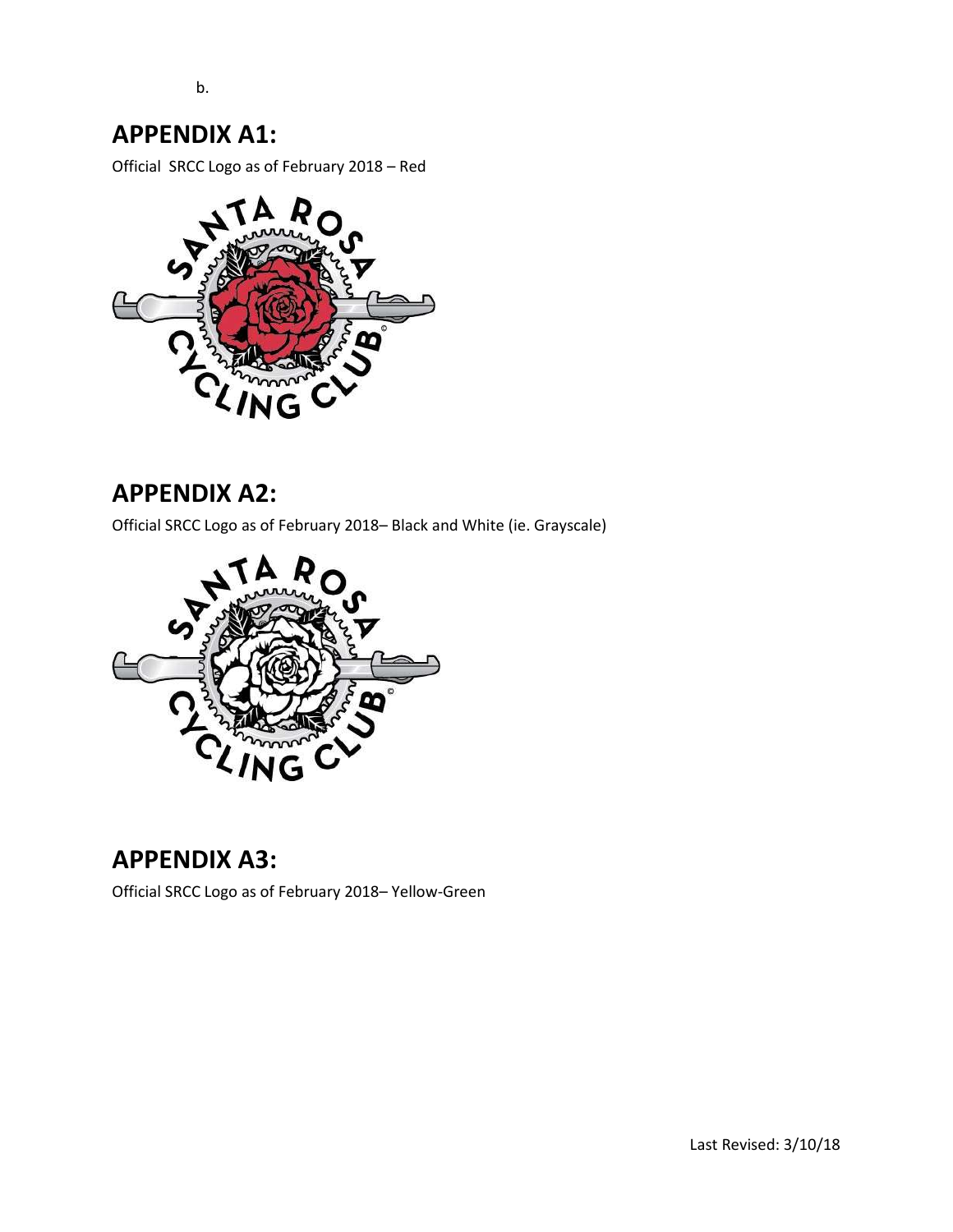